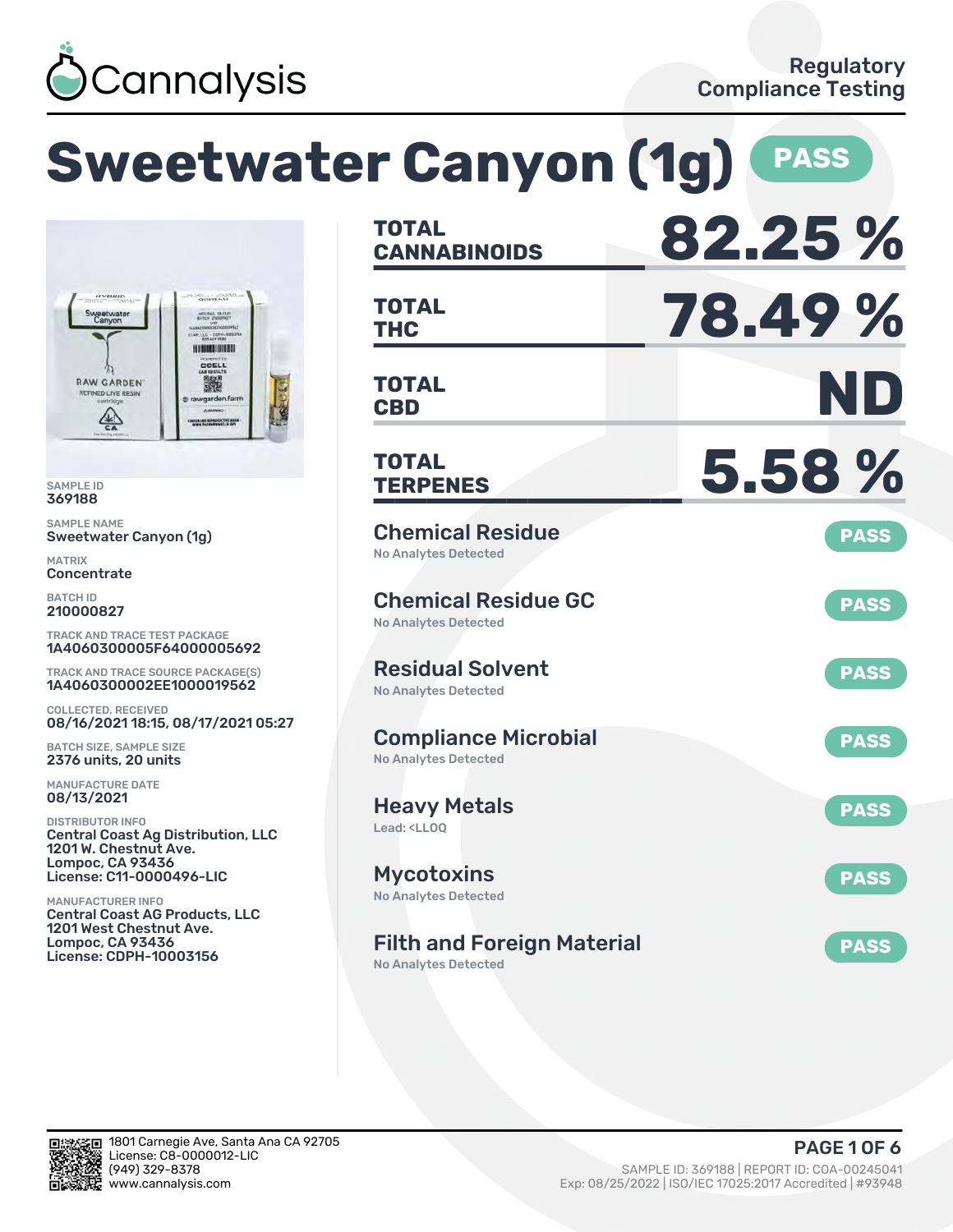

# CANNABINOID ANALYSIS

Total THC,CBD value(s) have been decarboxylated.

| TOTAL THC:          | 784.9 mg/g (78.49 %), 784.9 mg per package |
|---------------------|--------------------------------------------|
| TOTAL CBD:          | ND.                                        |
| TOTAL CANNABINOIDS: | 822.5 mg/g (82.25 %)                       |

UNIT OF MEASUREMENT: Milligrams per Gram(mg/g)

| <b>ANALYTE</b>         | <b>RESULT</b>         | LOD    | <b>LLOO</b> | <b>ANALYTE</b>   | <b>RESULT</b> | <b>LOD</b> | LL <sub>00</sub> |
|------------------------|-----------------------|--------|-------------|------------------|---------------|------------|------------------|
| THCa                   | ND                    | 0.5000 | 1.0000      | CBDa             | <b>ND</b>     | 0.5000     | 1.0000           |
| D9THC                  | 784.9 mg/g (78.49 %)  | 0.5000 | 1.0000      | CBD              | <b>ND</b>     | 0.5000     | 1.0000           |
| D8THC                  | ND                    | 0.5000 | 1.0000      | CBD <sub>v</sub> | <b>ND</b>     | 0.5000     | 1.0000           |
| <b>CBN</b>             | $<$ 1 mg/g            | 0.5000 | 1.0000      | CBC              | <b>ND</b>     | 0.5000     | 1.0000           |
| <b>THC<sub>v</sub></b> | 7.814 mg/g (0.7814 %) | 0.5000 | 1.0000      | CBGa             | <b>ND</b>     | 0.5000     | 1.0000           |
| <b>CBG</b>             | 29.86 mg/g (2.986 %)  | 0.5000 | 1.0000      |                  |               |            |                  |
|                        |                       |        |             |                  |               |            |                  |

### ADDITIONAL INFORMATION

| Method:              | SOP-TECH-001 | Sample Prepped: 08/25/2021 09:43  | Sample Approved: 08/25/2021 17:19  |  |
|----------------------|--------------|-----------------------------------|------------------------------------|--|
| Instrument: UPLC-DAD |              | Sample Analyzed: 08/25/2021 11:18 | Prep-Analytical Batch: 32156-26234 |  |



### TERPENE ANALYSIS

TOTAL TERPENES: 55.88 mg/g (5.588 %)

| UNIT OF MEASUREMENT:    | Milligrams per Gram(mg/g)                                                                                                   |            |                  |  |                     |                                                   |            |       |
|-------------------------|-----------------------------------------------------------------------------------------------------------------------------|------------|------------------|--|---------------------|---------------------------------------------------|------------|-------|
| <b>ANALYTE</b>          | <b>RESULT</b>                                                                                                               | <b>LOD</b> | LL <sub>OO</sub> |  | <b>ANALYTE</b>      | <b>RESULT</b>                                     | <b>LOD</b> | LLOQ  |
| 3-Carene                | <b>ND</b>                                                                                                                   | 1.000      | 2.500            |  | Alpha bisabolol     | <ll0q< td=""><td>0.1000</td><td>0.50</td></ll0q<> | 0.1000     | 0.50  |
| Alpha cedrene           | <b>ND</b>                                                                                                                   | 1.000      | 2.500            |  | Alpha humulene      | 1.195 mg/g (0.1195 %)                             | 0.5000     | 1.00C |
| Alpha pinene            | 2.175 mg/g (0.2175 %)                                                                                                       | 0.1000     | 1.000            |  | Alpha terpinene     | <b>ND</b>                                         | 0.5000     | 1.00C |
| Alpha terpineol         | $<$ LLOO                                                                                                                    | 0.3260     | 0.6520           |  | Beta caryophyllene  | 5.924 mg/g (0.5924 %)                             | 0.5000     | 1.000 |
| Beta myrcene            | 14.54 mg/g (1.454 %)                                                                                                        | 0.5000     | 1.000            |  | Beta pinene         | 3.159 mg/g (0.3159 %)                             | 0.6070     | 1.214 |
| Borneol                 | <b>ND</b>                                                                                                                   | 1.000      | 2.500            |  | Camphene            | <b>ND</b>                                         | 0.5000     | 1.000 |
| Camphor                 | ND.                                                                                                                         | 0.1000     | 0.5000           |  | Caryophyllene oxide | <b>ND</b>                                         | 0.5000     | 2.500 |
| Cedrol                  | <b>ND</b>                                                                                                                   | 0.5000     | 1.000            |  | Cis geraniol        | <b>ND</b>                                         | 1.000      | 2.500 |
| Cis nerolidol           | <b>ND</b>                                                                                                                   | 2.500      | 5.000            |  | Eucalyptol          | <b>ND</b>                                         | 0.1000     | 0.50  |
| Fenchol                 | 1.068 mg/g $(0.1068\%)$                                                                                                     | 0.5000     | 1.000            |  | Fenchone            | $<$ LLOO                                          | 0.1000     | 0.50  |
| Gamma terpinene         | <b>ND</b>                                                                                                                   | 0.1000     | 0.5000           |  | Gamma terpineol     | <b>ND</b>                                         | 0.2090     | 0.523 |
| Geranyl acetate         | <b>ND</b>                                                                                                                   | 0.1000     | 0.5000           |  | Guaiol              | <b>ND</b>                                         | 2.500      | 5.00  |
| Isoborneol              | <b>ND</b>                                                                                                                   | 0.5000     | 1.000            |  | Isopulegol          | <b>ND</b>                                         | 2.500      | 5.000 |
| Limonene                | 22.49 mg/g (2.249 %)                                                                                                        | 0.5000     | 2.500            |  | Linalool            | 2.299 mg/g $(0.2299\%)$                           | 0.5000     | 1.000 |
| Menthol                 | <b>ND</b>                                                                                                                   | 1.000      | 2.500            |  | Ocimene 1           | <b>ND</b>                                         | 0.1550     | 0.310 |
| Ocimene 2               | <ll0q< td=""><td>0.3450</td><td>1.725</td><td></td><td>P-cymene</td><td><b>ND</b></td><td>0.5230</td><td>1.045</td></ll0q<> | 0.3450     | 1.725            |  | P-cymene            | <b>ND</b>                                         | 0.5230     | 1.045 |
| P-mentha-1,5-diene ND   |                                                                                                                             | 0.5000     | 1.000            |  | Pulegone            | <b>ND</b>                                         | 0.1000     | 0.50  |
| Sabinene                | <b>ND</b>                                                                                                                   | 0.5000     | 1.000            |  | Terpinolene         | $3.027 \,\mathrm{mg/g}$ (0.3027 %)                | 0.1000     | 0.50( |
| Trans beta farnesene ND |                                                                                                                             | 2.500      | 5.000            |  | Trans geraniol      | <b>ND</b>                                         | 0.5000     | 2.500 |
| Trans nerolidol         | <b>ND</b>                                                                                                                   | 0.5000     | 2.500            |  | Valencene           | <b>ND</b>                                         | 0.5000     | 1.00C |

| <b>RESULT</b>                                                                                                                                          | <b>LOD</b> | <b>LLOQ</b> | <b>ANALYTE</b>     | <b>RESULT</b>                                       | LOD                    | <b>LLOQ</b> |
|--------------------------------------------------------------------------------------------------------------------------------------------------------|------------|-------------|--------------------|-----------------------------------------------------|------------------------|-------------|
| <b>ND</b>                                                                                                                                              | 1.000      | 2.500       | Alpha bisabolol    | <lloq< td=""><td>0.1000</td><td>0.5000</td></lloq<> | 0.1000                 | 0.5000      |
| <b>ND</b>                                                                                                                                              | 1.000      | 2.500       | Alpha humulene     | 1.195 mg/g (0.1195 %)                               | 0.5000                 | 1.000       |
| 2.175 mg/g $(0.2175%)$                                                                                                                                 | 0.1000     | 1.000       | Alpha terpinene    | <b>ND</b>                                           | 0.5000                 | 1.000       |
| <lloq< td=""><td>0.3260</td><td>0.6520</td><td>Beta caryophyllene</td><td>5.924 mg/g <math>(0.5924\%)</math></td><td>0.5000</td><td>1.000</td></lloq<> | 0.3260     | 0.6520      | Beta caryophyllene | 5.924 mg/g $(0.5924\%)$                             | 0.5000                 | 1.000       |
| 14.54 mg/g (1.454 %)                                                                                                                                   | 0.5000     | 1.000       | Beta pinene        | 3.159 mg/g (0.3159 %)                               | 0.6070                 | 1.214       |
| <b>ND</b>                                                                                                                                              | 1.000      | 2.500       | Camphene           | ND.                                                 | 0.5000                 | 1.000       |
| <b>ND</b>                                                                                                                                              | 0.1000     | 0.5000      |                    |                                                     | 0.5000                 | 2.500       |
| <b>ND</b>                                                                                                                                              | 0.5000     | 1.000       | Cis geraniol       | <b>ND</b>                                           | 1.000                  | 2.500       |
| <b>ND</b>                                                                                                                                              | 2.500      | 5.000       | Eucalyptol         | ND.                                                 | 0.1000                 | 0.5000      |
| 1.068 mg/g $(0.1068\%)$                                                                                                                                | 0.5000     | 1.000       | Fenchone           | <lloq< td=""><td>0.1000</td><td>0.5000</td></lloq<> | 0.1000                 | 0.5000      |
| <b>ND</b>                                                                                                                                              | 0.1000     | 0.5000      | Gamma terpineol    | <b>ND</b>                                           | 0.2090                 | 0.5230      |
| ND.                                                                                                                                                    | 0.1000     | 0.5000      | Guaiol             | <b>ND</b>                                           | 2.500                  | 5.000       |
| <b>ND</b>                                                                                                                                              | 0.5000     | 1.000       | Isopulegol         | <b>ND</b>                                           | 2.500                  | 5.000       |
| 22.49 mg/g (2.249 %)                                                                                                                                   | 0.5000     | 2.500       | Linalool           | 2.299 mg/g (0.2299 %)                               | 0.5000                 | 1.000       |
| <b>ND</b>                                                                                                                                              | 1.000      | 2.500       | Ocimene 1          | <b>ND</b>                                           | 0.1550                 | 0.3100      |
| <lloq< td=""><td>0.3450</td><td>1.725</td><td>P-cymene</td><td><b>ND</b></td><td>0.5230</td><td>1.045</td></lloq<>                                     | 0.3450     | 1.725       | P-cymene           | <b>ND</b>                                           | 0.5230                 | 1.045       |
| P-mentha-1,5-diene ND                                                                                                                                  | 0.5000     | 1.000       | Pulegone           | <b>ND</b>                                           | 0.1000                 | 0.5000      |
| <b>ND</b>                                                                                                                                              | 0.5000     | 1.000       | Terpinolene        | 3.027 mg/g (0.3027 %)                               | 0.1000                 | 0.5000      |
| Trans beta farnesene ND                                                                                                                                | 2.500      | 5.000       | Trans geraniol     | <b>ND</b>                                           | 0.5000                 | 2.500       |
| <b>ND</b>                                                                                                                                              | 0.5000     | 2.500       | Valencene          | <b>ND</b>                                           | 0.5000                 | 1.000       |
|                                                                                                                                                        |            |             |                    |                                                     | Caryophyllene oxide ND |             |



PAGE 2 OF 6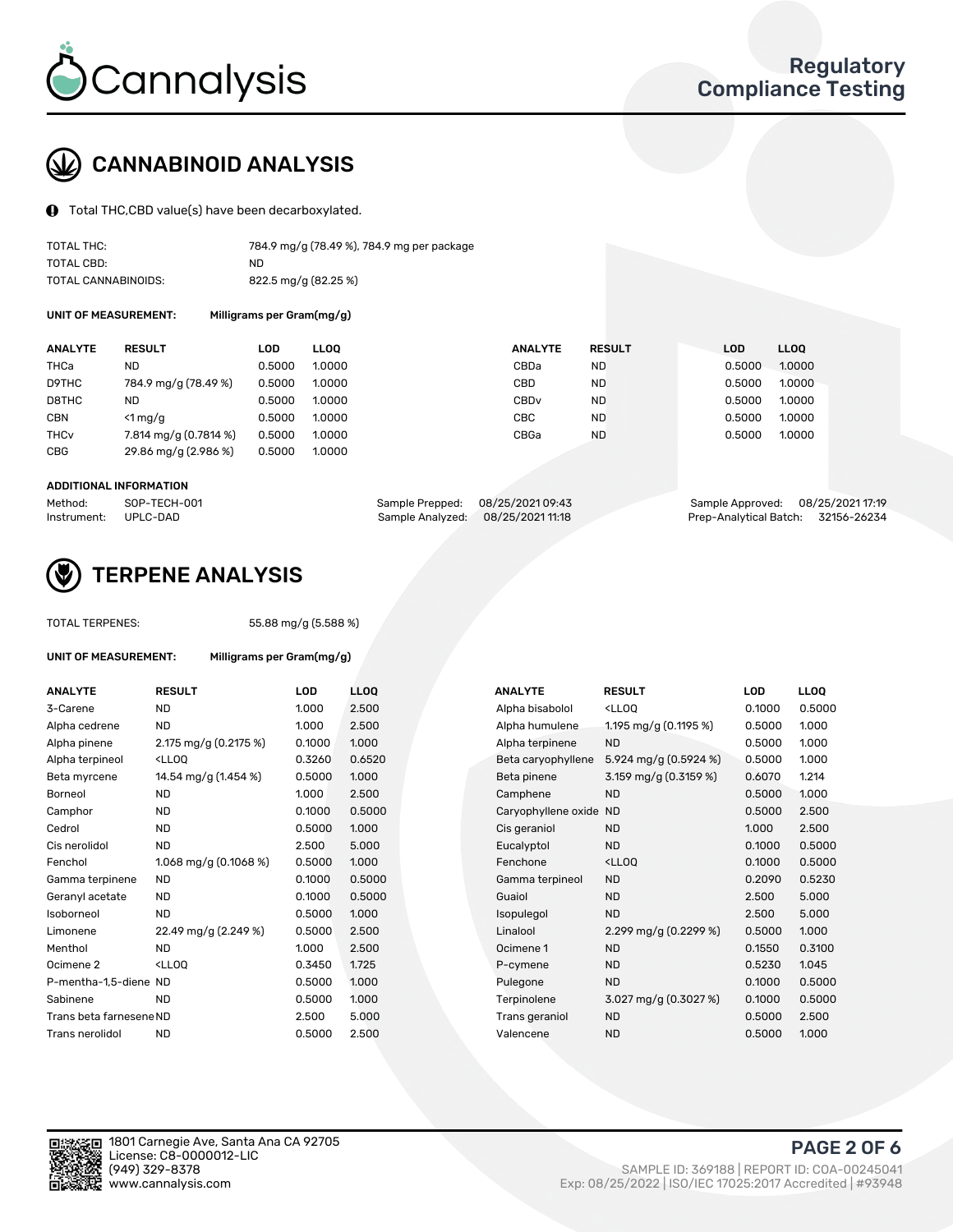

### Regulatory Compliance Testing

#### ADDITIONAL INFORMATION

Method: SOP-TECH-027 Sample Prepped: 08/17/2021 15:29 Sample Approved: 08/18/2021 16:42 Prep-Analytical Batch: 31946-26035



CHEMICAL RESIDUE ANALYSIS PASS

UNIT OF MEASUREMENT: Micrograms per Gram(ug/g)

| <b>ANALYTE</b>    | <b>RESULT</b> | LOD    | LL <sub>OO</sub> | <b>ACTION LEVEL</b> |      | <b>ANALYTE</b>      | <b>RESULT</b> | LOD    | <b>LLOQ</b> | <b>ACTION LEVEL</b> |      |
|-------------------|---------------|--------|------------------|---------------------|------|---------------------|---------------|--------|-------------|---------------------|------|
| Abamectin         | <b>ND</b>     | 0.0200 | 0.0400           | 0.1000              | Pass | Acephate            | <b>ND</b>     | 0.0200 | 0.0400      | 0.1000              | Pass |
| Acequinocyl       | <b>ND</b>     | 0.0200 | 0.0400           | 0.1000              | Pass | Acetamiprid         | <b>ND</b>     | 0.0200 | 0.0400      | 0.1000              | Pass |
| Aldicarb          | <b>ND</b>     | 0.0200 | 0.0400           | 0.0                 | Pass | Azoxystrobin        | <b>ND</b>     | 0.0200 | 0.0400      | 0.1000              | Pass |
| Bifenazate        | <b>ND</b>     | 0.0200 | 0.0400           | 0.1000              | Pass | <b>Bifenthrin</b>   | <b>ND</b>     | 0.0200 | 0.0400      | 3.000               | Pass |
| <b>Boscalid</b>   | <b>ND</b>     | 0.0200 | 0.0400           | 0.1000              | Pass | Carbaryl            | <b>ND</b>     | 0.0200 | 0.0400      | 0.5000              | Pass |
| Carbofuran        | <b>ND</b>     | 0.0200 | 0.0400           | 0.0                 | Pass | Chlorantraniliprole | <b>ND</b>     | 0.0200 | 0.0400      | 10.00               | Pass |
| Clofentezine      | <b>ND</b>     | 0.0200 | 0.0400           | 0.1000              | Pass | Coumaphos           | <b>ND</b>     | 0.0200 | 0.0400      | 0.0                 | Pass |
| Cyfluthrin        | <b>ND</b>     | 0.4000 | 1.000            | 2.000               | Pass | Cypermethrin        | <b>ND</b>     | 0.4000 | 1.000       | 1.000               | Pass |
| Daminozide        | <b>ND</b>     | 0.0200 | 0.0400           | 0.0                 | Pass | Diazinon            | <b>ND</b>     | 0.0200 | 0.0400      | 0.1000              | Pass |
| <b>Dichlorvos</b> | <b>ND</b>     | 0.0200 | 0.0400           | 0.0                 | Pass | Dimethoate          | <b>ND</b>     | 0.0200 | 0.0400      | 0.0                 | Pass |
| Dimethomorph      | <b>ND</b>     | 0.0200 | 0.0400           | 2.000               | Pass | <b>Ethoprophos</b>  | <b>ND</b>     | 0.0200 | 0.0400      | 0.0                 | Pass |
| Etofenprox        | <b>ND</b>     | 0.0200 | 0.0400           | 0.0                 | Pass | Etoxazole           | <b>ND</b>     | 0.0200 | 0.0400      | 0.1000              | Pass |
| Fenhexamid        | <b>ND</b>     | 0.0200 | 0.0400           | 0.1000              | Pass | Fenoxycarb          | <b>ND</b>     | 0.0200 | 0.0400      | 0.0                 | Pass |
| Fenpyroximate     | <b>ND</b>     | 0.0200 | 0.0400           | 0.1000              | Pass | Fipronil            | <b>ND</b>     | 0.0400 | 0.1000      | 0.0                 | Pass |
| Flonicamid        | <b>ND</b>     | 0.0200 | 0.0400           | 0.1000              | Pass | Fludioxonil         | <b>ND</b>     | 0.0200 | 0.0400      | 0.1000              | Pass |
| Hexythiazox       | <b>ND</b>     | 0.0200 | 0.0400           | 0.1000              | Pass | Imazalil            | <b>ND</b>     | 0.0200 | 0.0400      | 0.0                 | Pass |
| Imidacloprid      | <b>ND</b>     | 0.0200 | 0.0400           | 5.000               | Pass | Kresoxim methyl     | <b>ND</b>     | 0.0200 | 0.0400      | 0.1000              | Pass |
| Malathion         | <b>ND</b>     | 0.0200 | 0.0400           | 0.5000              | Pass | Metalaxyl           | <b>ND</b>     | 0.0200 | 0.0400      | 2.000               | Pass |
| Methiocarb        | <b>ND</b>     | 0.0200 | 0.0400           | 0.0                 | Pass | Methomyl            | <b>ND</b>     | 0.0200 | 0.0400      | 1.000               | Pass |
| Mevinphos         | <b>ND</b>     | 0.0200 | 0.0400           | 0.0                 | Pass | Myclobutanil        | <b>ND</b>     | 0.0200 | 0.0400      | 0.1000              | Pass |
| Naled             | <b>ND</b>     | 0.0200 | 0.0400           | 0.1000              | Pass | Oxamyl              | <b>ND</b>     | 0.0200 | 0.0400      | 0.5000              | Pass |
| Paclobutrazol     | <b>ND</b>     | 0.0200 | 0.0400           | 0.0                 | Pass | Permethrins         | <b>ND</b>     | 0.0400 | 0.1000      | 0.5000              | Pass |
| Phosmet           | <b>ND</b>     | 0.0200 | 0.0400           | 0.1000              | Pass | Piperonyl butoxide  | <b>ND</b>     | 0.0200 | 0.0400      | 3.000               | Pass |
| Prallethrin       | <b>ND</b>     | 0.0200 | 0.0400           | 0.1000              | Pass | Propiconazole       | <b>ND</b>     | 0.0200 | 0.0400      | 0.1000              | Pass |
| Propoxur          | <b>ND</b>     | 0.0200 | 0.0400           | 0.0                 | Pass | Pyrethrins          | <b>ND</b>     | 0.0200 | 0.0400      | 0.5000              | Pass |
| Pyridaben         | <b>ND</b>     | 0.0200 | 0.0400           | 0.1000              | Pass | Spinetoram          | <b>ND</b>     | 0.0200 | 0.0400      | 0.1000              | Pass |
| Spinosad          | <b>ND</b>     | 0.0300 | 0.0700           | 0.1000              | Pass | Spiromesifen        | <b>ND</b>     | 0.0200 | 0.0400      | 0.1000              | Pass |
| Spirotetramat     | <b>ND</b>     | 0.0200 | 0.0400           | 0.1000              | Pass | Spiroxamine         | <b>ND</b>     | 0.0200 | 0.0400      | 0.0                 | Pass |
| Tebuconazole      | <b>ND</b>     | 0.0200 | 0.0400           | 0.1000              | Pass | Thiacloprid         | <b>ND</b>     | 0.0200 | 0.0400      | 0.0                 | Pass |
| Thiamethoxam      | <b>ND</b>     | 0.0200 | 0.0400           | 5.000               | Pass | Trifloxystrobin     | <b>ND</b>     | 0.0200 | 0.0400      | 0.1000              | Pass |

### ADDITIONAL INFORMATION

Method: SOP-TECH-002 Sample Prepped: 08/17/2021 13:22 Sample Approved: 08/18/2021 13:48<br>Instrument: LC-MS/MS Sample Analyzed: 08/17/2021 13:52 Prep-Analytical Batch: 31938-26030 Prep-Analytical Batch: 31938-26030

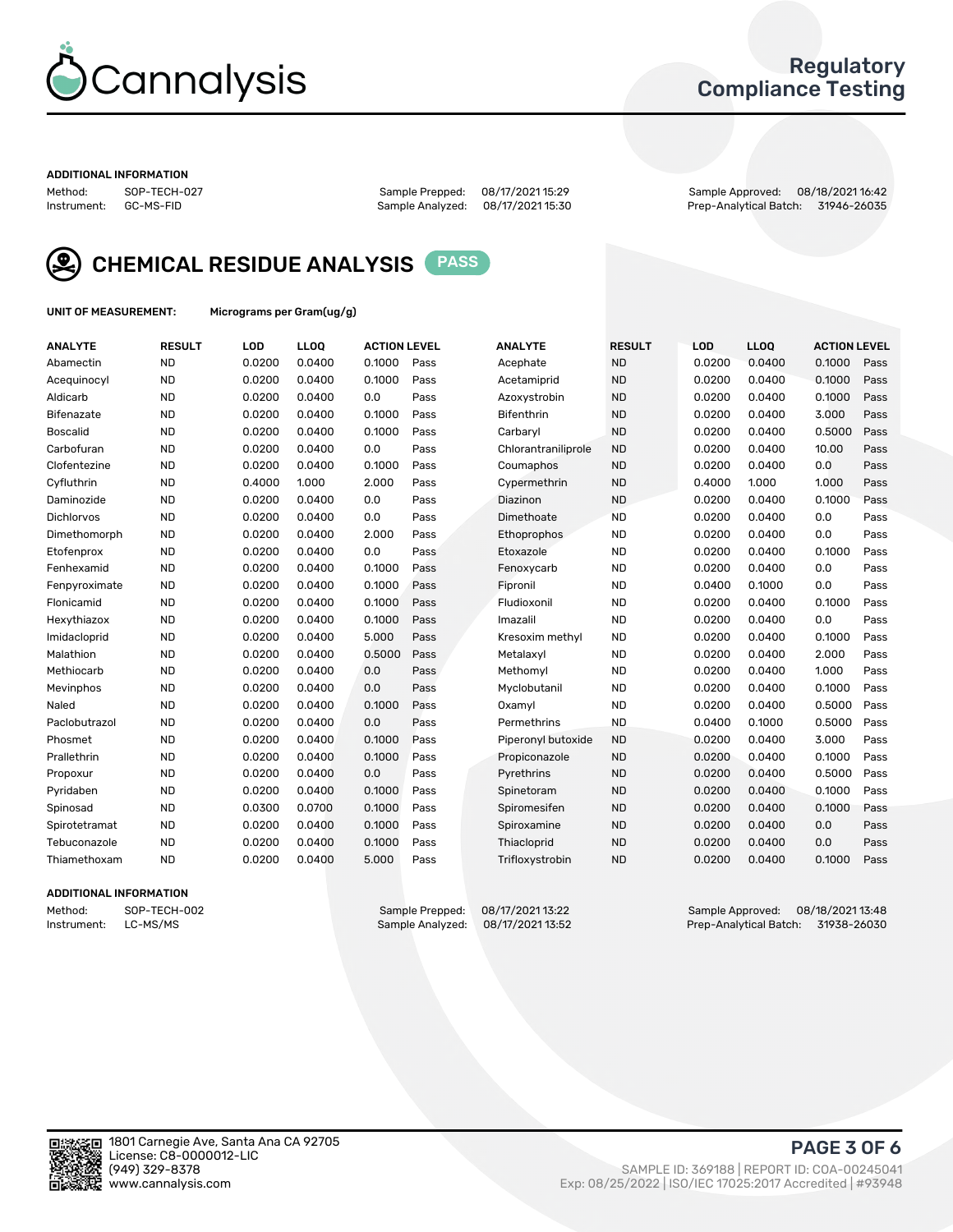

## CHEMICAL RESIDUE GC ANALYSIS PASS

| UNIT OF MEASUREMENT: |               | Micrograms per Gram $(uq/q)$ |             |                     |      |                |               |        |             |                     |      |
|----------------------|---------------|------------------------------|-------------|---------------------|------|----------------|---------------|--------|-------------|---------------------|------|
| <b>ANALYTE</b>       | <b>RESULT</b> | LOD                          | <b>LLOO</b> | <b>ACTION LEVEL</b> |      | <b>ANALYTE</b> | <b>RESULT</b> | LOD    | <b>LLOO</b> | <b>ACTION LEVEL</b> |      |
| Captan               | <b>ND</b>     | 0.1000                       | 0.2000      | 0.7000              | Pass | Chlordane      | <b>ND</b>     | 0.0109 | 0.0136      | 0.0                 | Pass |
| Methyl parathion     | <b>ND</b>     | 0.0400                       | 0.1000      | 0.0                 | Pass | <b>PCNB</b>    | <b>ND</b>     | 0.0200 | 0.0400      | 0.1000              | Pass |
| Chlorfenapyr         | <b>ND</b>     | 0.0800                       | 0.1000      | 0.0                 | Pass | Chlorpyrifos   | <b>ND</b>     | 0.0800 | 0.1000      | 0.0                 | Pass |

### ADDITIONAL INFORMATION

Method: SOP-TECH-010 Sample Prepped: 08/17/2021 13:51 Sample Approved: 08/18/2021 14:14 Instrument: GC-MS/MS Sample Analyzed: 08/17/2021 13:53 Prep-Analytical Batch: 31939-26031

## RESIDUAL SOLVENT ANALYSIS **PASS**

UNIT OF MEASUREMENT: Micrograms per Gram(ug/g)

| <b>ANALYTE</b>       | <b>RESULT</b> | LOD    | <b>LLOO</b> | <b>ACTION LEVEL</b> |      | <b>ANALYTE</b>           | <b>RESULT</b> | LOD    | LLOO  | <b>ACTION LEVEL</b> |      |
|----------------------|---------------|--------|-------------|---------------------|------|--------------------------|---------------|--------|-------|---------------------|------|
| Acetone              | <b>ND</b>     | 50.00  | 100.0       | 5000                | Pass | Acetonitrile             | <b>ND</b>     | 50.00  | 100.0 | 410.0               | Pass |
| Benzene              | <b>ND</b>     | 0.5000 | 1.000       | 1.000               | Pass | <b>Butane</b>            | <b>ND</b>     | 50.00  | 100.0 | 5000                | Pass |
| Chloroform           | <b>ND</b>     | 0.5000 | 1.000       | 1.000               | Pass | Ethanol                  | <b>ND</b>     | 50.00  | 100.0 | 5000                | Pass |
| <b>Ethyl Acetate</b> | <b>ND</b>     | 50.00  | 100.0       | 5000                | Pass | <b>Ethyl Ether</b>       | <b>ND</b>     | 50.00  | 100.0 | 5000                | Pass |
| Ethylene oxide       | <b>ND</b>     | 0.5000 | 1.000       | 1.000               | Pass | Heptane                  | <b>ND</b>     | 50.00  | 100.0 | 5000                | Pass |
| Hexane               | <b>ND</b>     | 50.00  | 100.0       | 290.0               | Pass | <b>Isopropyl Alcohol</b> | <b>ND</b>     | 50.00  | 100.0 | 5000                | Pass |
| Methanol             | <b>ND</b>     | 50.00  | 100.0       | 3000                | Pass | Methylene chloride       | <b>ND</b>     | 0.5000 | 1.000 | 1.000               | Pass |
| Pentane              | <b>ND</b>     | 50.00  | 100.0       | 5000                | Pass | Propane                  | <b>ND</b>     | 50.00  | 200.0 | 5000                | Pass |
| Toluene              | <b>ND</b>     | 50.00  | 100.0       | 890.0               | Pass | Xvlenes                  | <b>ND</b>     | 50.08  | 100.0 | 2170                | Pass |
| Trichloroethylene    | <b>ND</b>     | 0.5000 | 1.000       | 1.000               | Pass | 1.2-Dichloroethane       | <b>ND</b>     | 0.5000 | 1.000 | 1.000               | Pass |

### ADDITIONAL INFORMATION

Method: SOP-TECH-021 Sample Prepped: 08/17/2021 17:06 Sample Approved: 08/18/2021 16:22<br>Instrument: HS-GC-MS/FID Sample Analyzed: 08/17/2021 17:07 Prep-Analytical Batch: 31947-26040 Prep-Analytical Batch: 31947-26040



UNIT OF MEASUREMENT: Cycle Threshold (Ct)

| <b>ANALYTE</b>                                               | <b>RESULT</b> | LOD   | <b>LLOO</b> |                                     | <b>ACTION LEVEL</b>                  | <b>ANALYTE</b> | <b>RESULT</b>    | <b>LOD</b>             | <b>LLOO</b>      |             | <b>ACTION LEVEL</b> |
|--------------------------------------------------------------|---------------|-------|-------------|-------------------------------------|--------------------------------------|----------------|------------------|------------------------|------------------|-------------|---------------------|
| A.fumigatus                                                  | <b>ND</b>     | 33.00 | 0.0         | 0.0                                 | Pass                                 | A. flavus      | <b>ND</b>        | 33.00                  | 0.0              | 0.0         | Pass                |
| A. niger                                                     | <b>ND</b>     | 33.00 | 0.0         | 0.0                                 | Pass                                 | A. terreus     | <b>ND</b>        | 33.00                  | 0.0              | 0.0         | Pass                |
| <b>STEC</b>                                                  | <b>ND</b>     | 33.00 | 0.0         | 0.0                                 | Pass                                 | Salmonella spp | <b>ND</b>        | 33.00                  | 0.0              | 0.0         | Pass                |
| ADDITIONAL INFORMATION                                       |               |       |             |                                     |                                      |                |                  |                        |                  |             |                     |
| SOP-TECH-016, SOP-TECH-022<br>Method:<br>aPCR<br>Instrument: |               |       |             | Sample Prepped:<br>Sample Analyzed: | 08/18/2021 07:38<br>08/18/2021 07:39 |                | Sample Approved: | Prep-Analytical Batch: | 08/18/2021 20:29 | 31960-26051 |                     |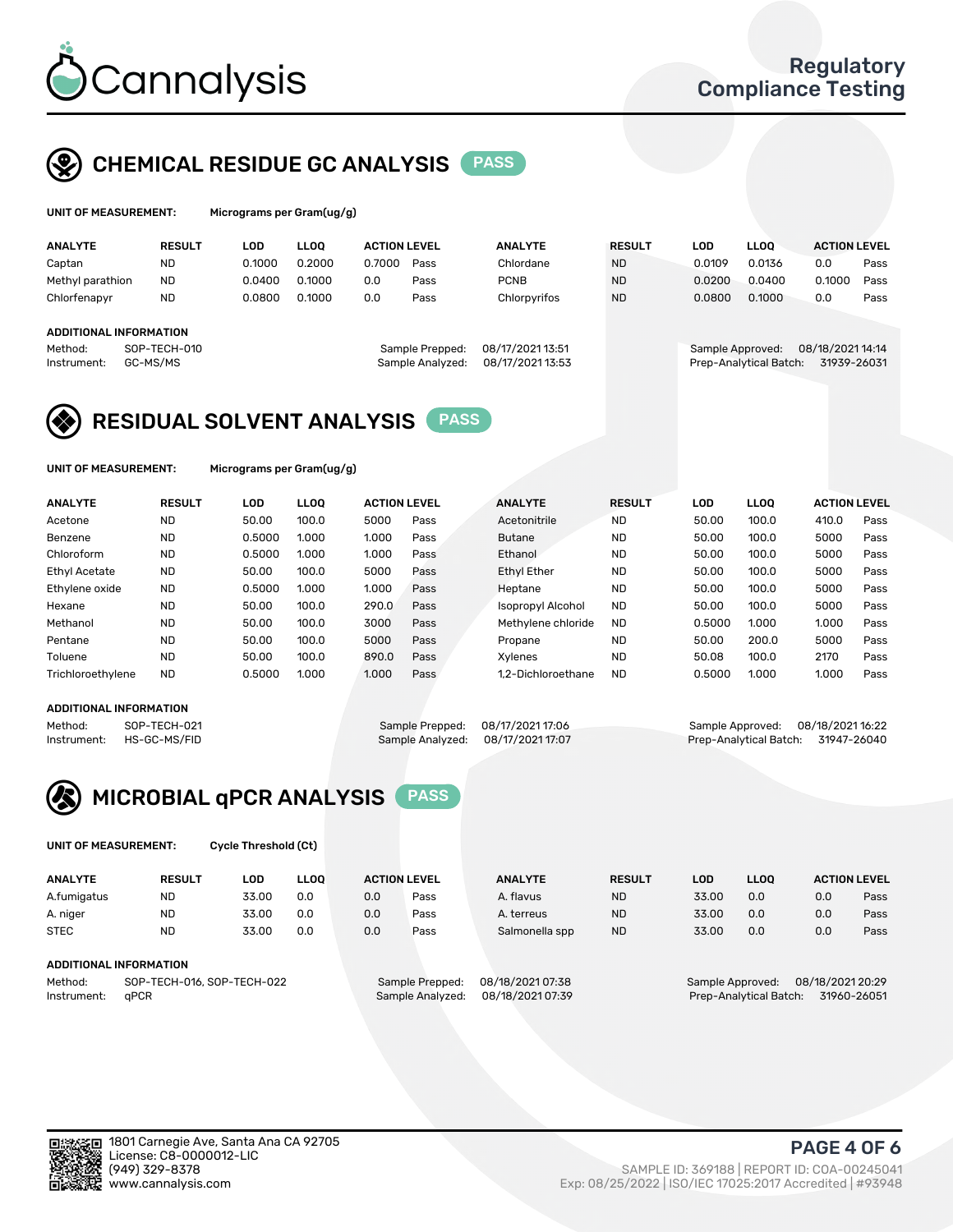



| UNIT OF MEASUREMENT:                                              |               | Micrograms per Gram(ug/g)                                    |                                     |                                      |                |                  |                        |                                 |                     |
|-------------------------------------------------------------------|---------------|--------------------------------------------------------------|-------------------------------------|--------------------------------------|----------------|------------------|------------------------|---------------------------------|---------------------|
| <b>ANALYTE</b>                                                    | <b>RESULT</b> | <b>LOD</b>                                                   | <b>LLOO</b>                         | <b>ACTION LEVEL</b>                  | <b>ANALYTE</b> | <b>RESULT</b>    | <b>LOD</b>             | <b>LLOQ</b>                     | <b>ACTION LEVEL</b> |
| Arsenic                                                           | <b>ND</b>     | 0.0120                                                       | 0.1000                              | 0.2000<br>Pass                       | Cadmium        | <b>ND</b>        | 0.0072                 | 0.0500                          | 0.2000<br>Pass      |
| Lead                                                              | $<$ LLOO      | 0.0068                                                       | 0.0500                              | 0.5000<br>Pass                       | Mercury        | <b>ND</b>        | 0.0060                 | 0.0500                          | 0.1000<br>Pass      |
| <b>ADDITIONAL INFORMATION</b><br>Method:<br>ICP-MS<br>Instrument: | SOP-TECH-013  |                                                              | Sample Prepped:<br>Sample Analyzed: | 08/17/2021 12:08<br>08/17/2021 12:19 |                | Sample Approved: | Prep-Analytical Batch: | 08/18/2021 16:31<br>31935-26028 |                     |
| UNIT OF MEASUREMENT:                                              |               | <b>MYCOTOXINS ANALYSIS</b><br>Micrograms per Kilogram(ug/kg) |                                     | <b>PASS</b>                          |                |                  |                        |                                 |                     |
| <b>ANALYTE</b>                                                    | <b>RESULT</b> | <b>LOD</b>                                                   | <b>LLOO</b>                         | <b>ACTION LEVEL</b>                  | <b>ANALYTE</b> | <b>RESULT</b>    | <b>LOD</b>             | <b>LLOQ</b>                     | <b>ACTION LEVEL</b> |
| Aflatoxin B1                                                      | <b>ND</b>     | 1.000                                                        | 2.000                               | N/A                                  | Aflatoxin B2   | <b>ND</b>        | 2.000                  | 5.000                           | N/A                 |
| Aflatoxin G1                                                      | <b>ND</b>     | 2.000                                                        | 5.000                               | N/A                                  | Aflatoxin G2   | <b>ND</b>        | 2.000                  | 5.000                           | N/A                 |
| <b>Total Aflatoxins</b>                                           | <b>ND</b>     | 10.00                                                        | 14.00                               | 20.00<br>Pass                        | Ochratoxin A   | ND.              | 1.000                  | 2.000                           | Pass<br>20.00       |
| ADDITIONAL INFORMATION                                            |               |                                                              |                                     |                                      |                |                  |                        |                                 |                     |

#### ADDITIONAL INFORMATION

Method: SOP-TECH-020 Sample Prepped: 08/17/2021 13:51 Sample Approved: 08/18/2021 19:22 Instrument: LC-MS/MS Sample Analyzed: 08/17/2021 13:53 Prep-Analytical Batch: 31942-26032

# FILTH & FOREIGN MATERIAL ANALYSIS PASS

UNIT OF MEASUREMENT: Filth and Foreign Matter (%, #/3g)

| <b>ANALYTE</b>                                              | <b>RESULT</b> | LOD | LLOO | <b>ACTION LEVEL</b>                 |                                      | <b>ANALYTE</b> | <b>RESULT</b> | LOD                                        | <b>LLOO</b>                     | <b>ACTION LEVEL</b> |      |
|-------------------------------------------------------------|---------------|-----|------|-------------------------------------|--------------------------------------|----------------|---------------|--------------------------------------------|---------------------------------|---------------------|------|
| IF RH ME                                                    | <b>ND</b>     | 0.0 | 0.0  | 1.000                               | Pass                                 | <b>IFM</b>     | <b>ND</b>     | 0.0                                        | 0.0                             | 25.00               | Pass |
| Mold                                                        | <b>ND</b>     | 0.0 | 0.0  | 25.00                               | Pass                                 | <b>SSCD</b>    | <b>ND</b>     | 0.0                                        | 0.0                             | 25.00               | Pass |
| ADDITIONAL INFORMATION                                      |               |     |      |                                     |                                      |                |               |                                            |                                 |                     |      |
| Method:<br>SOP-TECH-009<br>Instrument:<br>Visual Inspection |               |     |      | Sample Prepped:<br>Sample Analyzed: | 08/18/2021 14:52<br>08/18/2021 14:57 |                |               | Sample Approved:<br>Prep-Analytical Batch: | 08/18/2021 15:03<br>31985-26068 |                     |      |



PAGE 5 OF 6